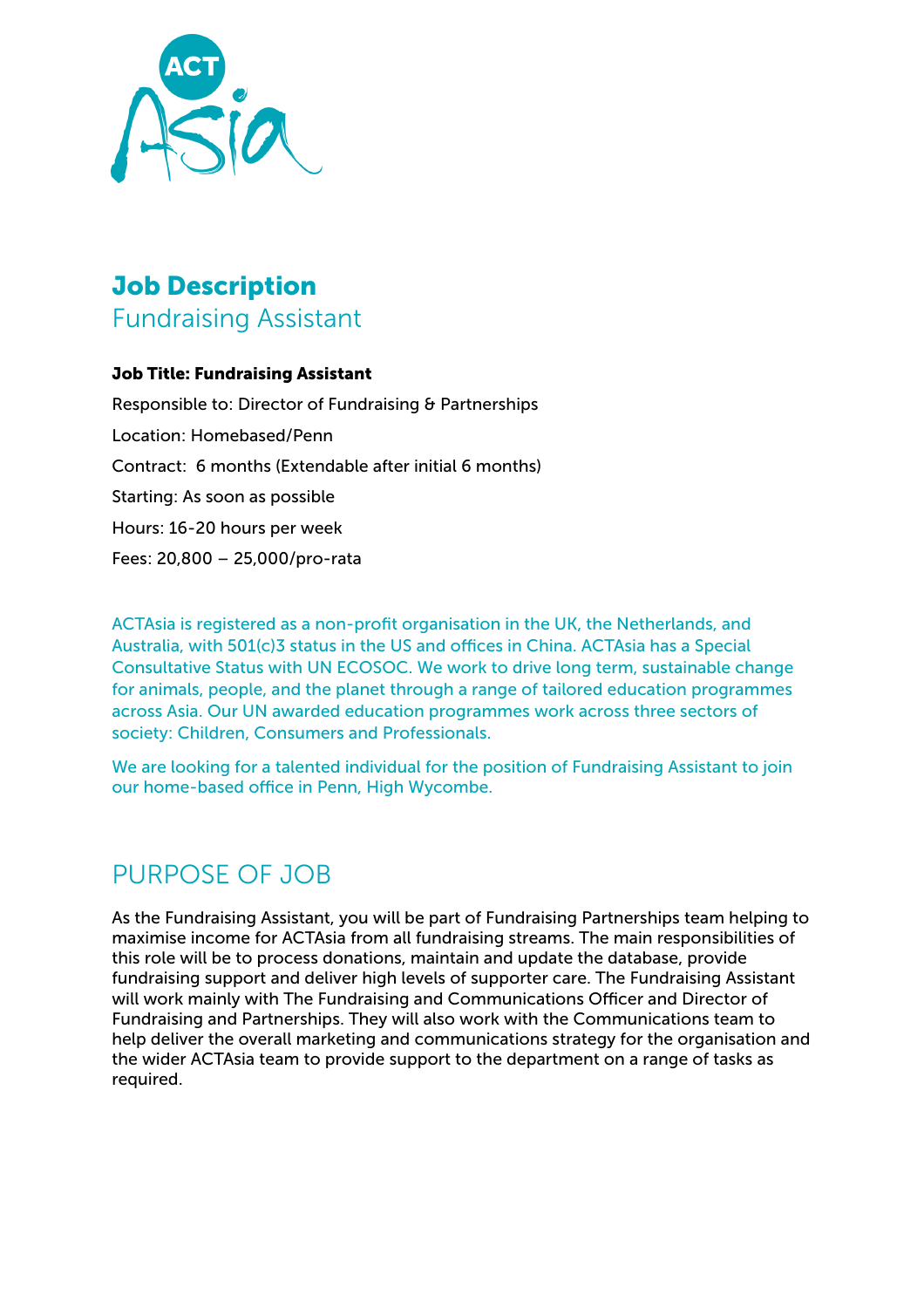### MAIN DUTIES AND RESPONSIBILITIES

#### Database and donation processing

- Maintain and manage the ACTAsia's CRM database of supporter contacts and individual donors
- Ensure the database is kept accurate and up to date by recording changes including mailing preferences, address details, financial information, and categorisation
- Process one-off and regular donations from both online and offline sources ensuring procedures are followed and information is recorded correctly onto the database
- Manage and produce the monthly donation report process across different donation platforms
- Support the Fundraising and Communications Officer to carry out data selections for internal and external campaigns, recording relevant information on the CRM system
- Update mailing lists and record bulk communications (e.g. e-newsletters) on the database
- Work with other areas of fundraising as required to ensure donations are processed correctly and supporters are thanked

#### Admin and Support

- Provide support to the department on a range of administrative tasks including, dealing with enquires (postal, telephone, email, social media)
- Ensure all work complies with data protection policies and legal requirements including the Fundraising Code of Practice

#### Supporter Care and Fundraising support

- Thank supporters and organisations in a timely and courteous manner, and record these communications on the database
- Work to build relationships with donors to provide a high standard of customer care
- Assist the Director of Fundraising and Partnerships in the setup of the supporter journeys and in the design of new ones for priority core audiences
- Help to develop engaging, relevant, and innovative content for supporters for different channels, including phone, email, web, social and post
- To deliver engaging and personalised communications to motivate and inspire existing and potential individual donors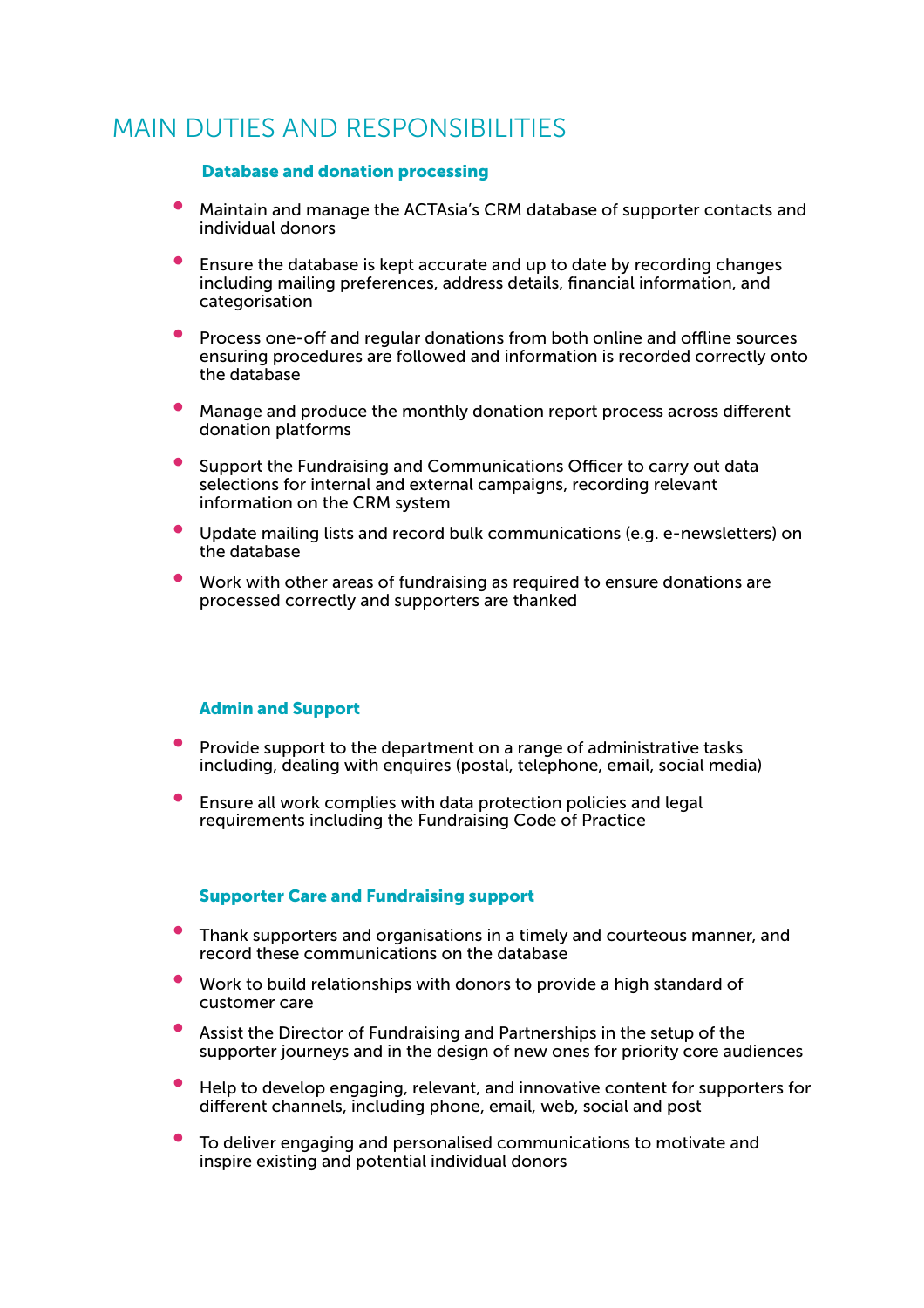- To manage and steward any ad hoc requests from individuals wanting to fundraise for ACTAsia
- Working with the Director of Fundraising and Partnerships to research and identify potential major donors to feed into the prospect pipeline
- Assist the Director of Fundraising and Partnerships with the research of potential Trusts and Foundations and management and update of the Trust **Tracker**

#### KEY SKILLS & COMPETENCIES

#### **Essential**

- Ability to use and maintain CRM databases, and to manage customer data and report on activity
- Demonstrated technical ability and skills in Microsoft Office suite of products
- Experience in marketing reporting
- Experience of working in customer service, fundraising and communications
- Excellent written skills with the ability to produce concise and creative fundraising content – fluent in written and spoken English
- Accuracy and excellent attention to detail
- A good communicator with the ability to build relationships with a variety of people
- Be an excellent relationship builder and be able to anticipate supporters' needs and respond to them
- Excellent interpersonal and team working skills, with the ability to work independently
- Ability to demonstrate initiative to work autonomously and to work with a team of people who work remotely in different countries' time zone
- Ability to work well under pressure
- Be able to confidently communicate with a wide range of supporters on the phone, in writing and face to face. Be confident in handling sensitive and confidential conversations
- Strong organisational and time management skills  $-$  a self-starter with the ability to manage and prioritise multiple demands in a busy non-profit environment
- Be self-motivated, flexible, results-driven, and excellent at planning and managing a variety of projects. Be proactive in own personal and professional development